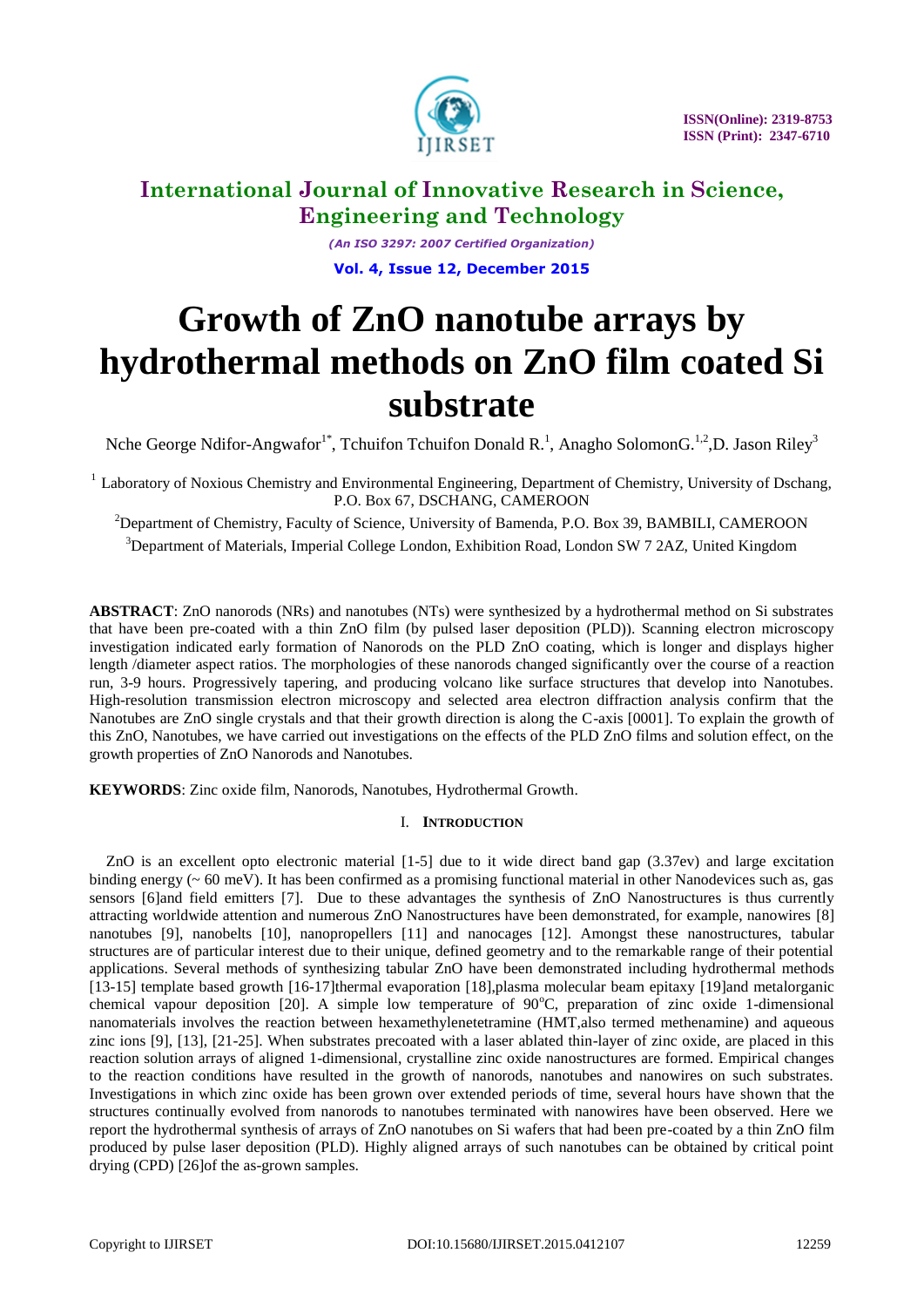

*(An ISO 3297: 2007 Certified Organization)*

#### **Vol. 4, Issue 12, December 2015**

#### II. **EXPERIMENTAL SECTION**

#### *A. Substrate Preparation.*

Borosilicate glass, pt-coated glass, and pieces of Si wafer with and without a thin ZnO coating were all investigated as substrates on which to grow ZnO NRs and NTs. Pt films with thickness ~10nm were coated on glass by thermal (hot filament) evaporation, under vacuum. The ZnO thin films were formed by PLD, using a system that has been described elsewhere [27].In short, the output of an ArFexcimer laser (Lambda-physikcompex 201, 193nm, 10Hz repetition rate) was focused on a rotating ceramic ZnO target (cerac, 99.999%), yielding an incident fluence on the target of  $\sim$ 3J/cm<sup>2</sup>. Typically, the distance between the target and the Si substrate was  $\sim$ 50mm, the background pressure of O<sub>2</sub> within the deposition chamber was  $\sim$ 10m Torr, and the substrate temperature (Tsub) was maintained at  $\sim$ 300°C by illuminating its rear surface with the output of a continuous working  $(cw)CO<sub>2</sub>$  laser. Deposition times were in the range 1-45 mins. All substrate were cleaned with acetone prior to insertion into the reactive solutions used for hydrothermal growth of ZnO.

#### *B. Hydrothermal Deposition.*

0.1m solutions of zinc nitrate and HMT (Alfa Aesar, 99% and 99+%, respectively) in water(Elgastat, resistivity  $> 18$ mΩcm) were prepared and then maintained at 90 $^{\circ}$ C in a thermostatically controlled oil bath for about 30 mins. For hydrothermal growth of ZnO, 50mL aliquots of each solution were mixed together in another glass bottle of maximum volume 130ml, the pre-heated substrate of interest was immediately immersed in this reaction solution, and the bottle was then sealed and heated at constant temperature  $(90^{\circ}C)$ , without stirring, throughout the growth process. Growth times,t, spanned the range 3-12h. NT formation on the tops of some of the initially formed rods was evident after  $t \sim 6h$ . The as-growth sample were cleaned by rinsing in deionized water, and then dried in air in a laboratory oven at  $80^{\circ}$ C.

#### *C. Characterization.*

The deposited products were characterized and analysed by scanning electron microscopy (SEM, JEOL 6300 LV), transmission electron microscopy (TEM, JEOL 1200EX), high-resolution TEM (HRTEM, JEOL 2010), and x-ray diffraction analysis (XRD, Bruker AxS D8 Advance Powder Diffractometer with Cuk x radiation).

#### III. **RESULTS AND DISCUSSION**

#### *D. Growth of ZnO Nanorods/Nanotubes on ZnO precoated substrates.*

Synthesis of ZnO NRs on seeds have been reported previously [28,29]. In the present experiments, well aligned ZnO NRs could be obtained within  $t \sim 3h$  when using Si substrate that had been precoated with a PLD ZnO template [32]once t>3h, the morphologies of many of these NRs begin to evolve from hexagonal rods to "syringe"like structure<sup>[9]</sup>.

Figure 1 a shows an SEM image of a ZnO sample grown for t= 3h on a PLD ZnO-pre-coated Si substrate. When the growth continues for  $t = 6h$  as shown in figure 1 b single (or in a few cases, multiple) "volcano-like" structure with a hole are evident on the tops of some of the longer rods; most of these volcano-like structures appear at or near the center of the precursor ZnO NR. Ultrathin ZnO NTs emerge from such structures at extended t. This is illustrated by the 30 $\degree$  tilt SEM image of a t= 9h sample shown in figure 1c, in which well-aligned NTs are clearly evident. This SEM image shows the direction of NR. The NT length increases with t, as demonstrated by the SEM image of a  $t= 12h$ ; sample presented in figure 1d. TEM images of material from the t= 9h and 3h samples shown in figure 1e and f confirm the tabular and rodlike nature of these structures. The wall thickness of these NTs is typically 5-15nm, and their outer diameter, d ~20-40nm. Some nanowires with d< 20nm are also formed in our experiments. There may be a minimum d below which a tabular structure cannot be supported. Figure 1g shows a HRTEM of the top of a single NT, exhibiting a wall thickness of ~7nm. Crystal planes aligned perpendicular to the growth directions is clearly visible. The measured inter-plane spacing (0.52nm) matches well with the literature value for planes such as (001) in wurtziteZnO (lattice parameter= 0.5196nm) reinforcing the conclusion that the NTs grow along the (0001) direction. The accompanying SAED pattern shown in figure 1h serves to confirm the single-crystal nature of the ZnO NT sample. SEM images of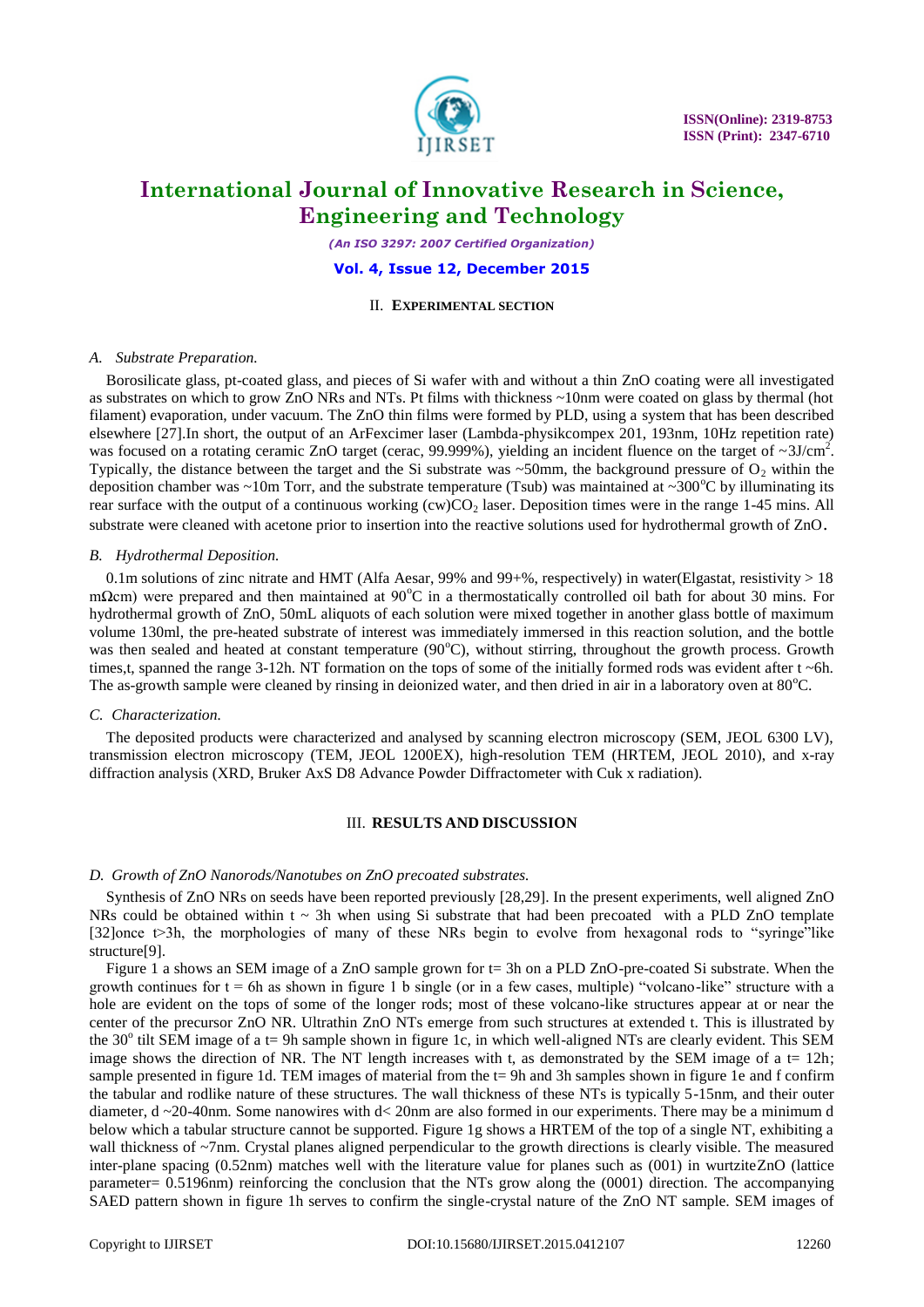

*(An ISO 3297: 2007 Certified Organization)*

### **Vol. 4, Issue 12, December 2015**

ZnO nanorods grown directly on bare silicon substrate for  $t = 3h$ , 6 h, 9 h and 12 h are shown in figures 1 I to L. Extending t beyong 6h appear to have little effect on the lengths, diameters or morphology of these NRs. All of the rods in images I to L appear as hexagonal columns with flat tops; their alignment is noticeably poorer than in case of the arrays grown on PLD ZnO-coated Si substrates. The samples grown in figure 1 I to L were also studied by TEM (with SAED) and by XRD. These analyses confirm that all of the products are single-crystal ZnO. Two conclusions can be drawn from these observations:

- i- Because the morphologies of the NRs grown on uncoated Si all mirror those of the NRs grown on PLD ZnO-coated substrates and the emergence of NTs are attributable to any fundamentally different morphology or structure of the precursor rods grown on the PLD ZnO-coated substrates.
- ii- NT formation is only observed in the case of samples in the case of samples grown on PLD ZnO-coated substrates, thus implying some key role for the ZnO template in the formation of tubular structures.

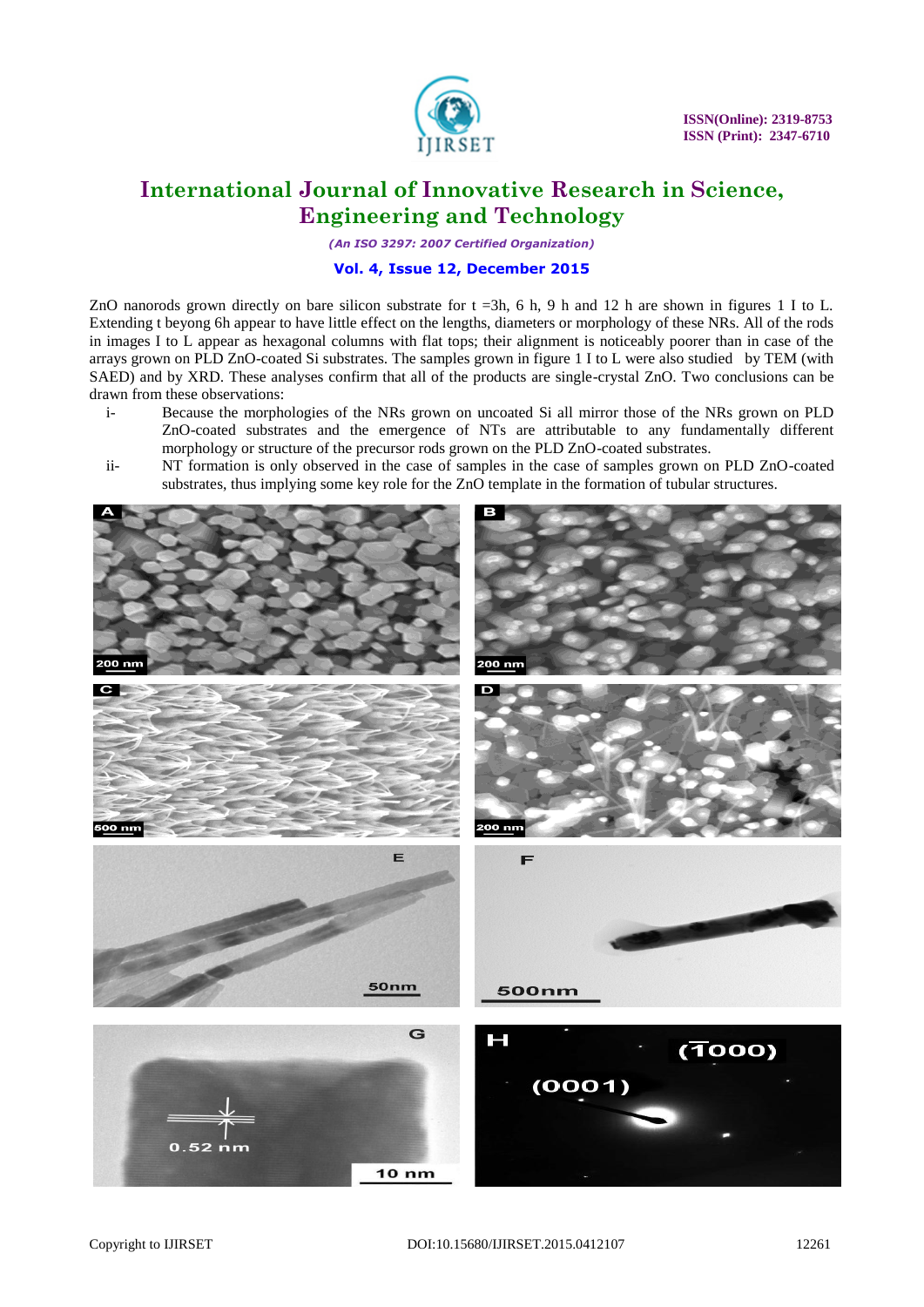

*(An ISO 3297: 2007 Certified Organization)*

**Vol. 4, Issue 12, December 2015**



Fig.1: Electron microscope images of ZnO nanoarrays grown on silicon substrates pre-coated, using PLD, with ZnO seed layers. The ZnO was formed by the hydrothermal reaction of 50 mL 0.1 mol dm<sup>-3</sup> Zn(NO<sub>3</sub>)<sub>2</sub> and 50 ml 0.1 mol dm<sup>-3</sup> HMT at 90 °C. Samples were removed from the reaction solution at different times. (A) a top view SEM image of a substrate removed from the reaction solution after 3 hours. (B) a top view SEM image of a substrate removed from the reaction solution after 6 hours. (C) a 30<sup>o</sup> tilt SEM image of a substrate removed from the reaction after 9 hours. (D) a top view SEM image of a substrate removed from the reaction solution after 12 hours. (E) a TEM image of the nanotube formed on the substrate after 9 hours. (F) a TEM image of nanorod formed on the substrate after 3 hours. (G) HRTEM of the sample from the top of an individual nanotube. (H) SAED pattern of the nanotube. . (I), (J), (K) and (L) are top view SEM images of bare Si substrates removed from the reaction solution after 3, 6, 9 and 12 hours respectively.

#### *E. Growth Properties of ZnO Nanorods/Nanotubes.*

Hydrothermal growth of ZnO cystal with variable, yet controllable, morphologies has been reported widely [30-32].

The growth habit of ZnO is determined mainly by the structure of the crystal, but is also sensitive to a number of external conditions such as pH, the zinc source (and its counterion), the presence (or not ) of any complexing agent, the nucleation condition (including effects due to the presence of a substrate) the extent of super-saturation, etc. The present hydrothermal growth studies were all conducted in sealed glass jars maintained at  $90^{\circ}$ C and without stirring. This is because the properties of the reactive solution, both bulk and in the immediate vicinity of any growing NR, will be time dependent, and the morphologies of ZnO crystal formed at early t may thus evolve through a range of dissolution/recrystallization phases during the full "growth" period.

#### *F. Solution Effect.*

The concentrations of the various reactive species in the growth solution are a crucial factor in determining the product morphology. In-situ measurements of the variation in the pH value of the sealed reactive solution with growth time showed a sharp fall (from 5.34 to 5.20) in the first 10min, which gradually recovered to pH  $\sim$  5.31 by t=2h and thereafter remained constant. Aliquots of solution were removed at regular intervals and the zinc ion concentration was determined via anodic stripping Voltammetry, performed using a Hg- plated polished glassy carbon electrode. The total zinc ion concentration decrease rapidly during the first 2h, mainly as a result of precipitation, then shows a slow, zeroth order decline from  $\sim 10$  to  $\sim 2$ mM over the next 6h before settling at a long time value of  $\sim 1$  mM (close to the current detection limit).  $Zn(OH)_2$  [33-35] and  $Zn(OH)_4^2$  ions [36-38] have been proposed as likely precursor species in the hydrothermal growth of ZnO crystals. Calculations based on standard enthalpy changes of formation and enthropies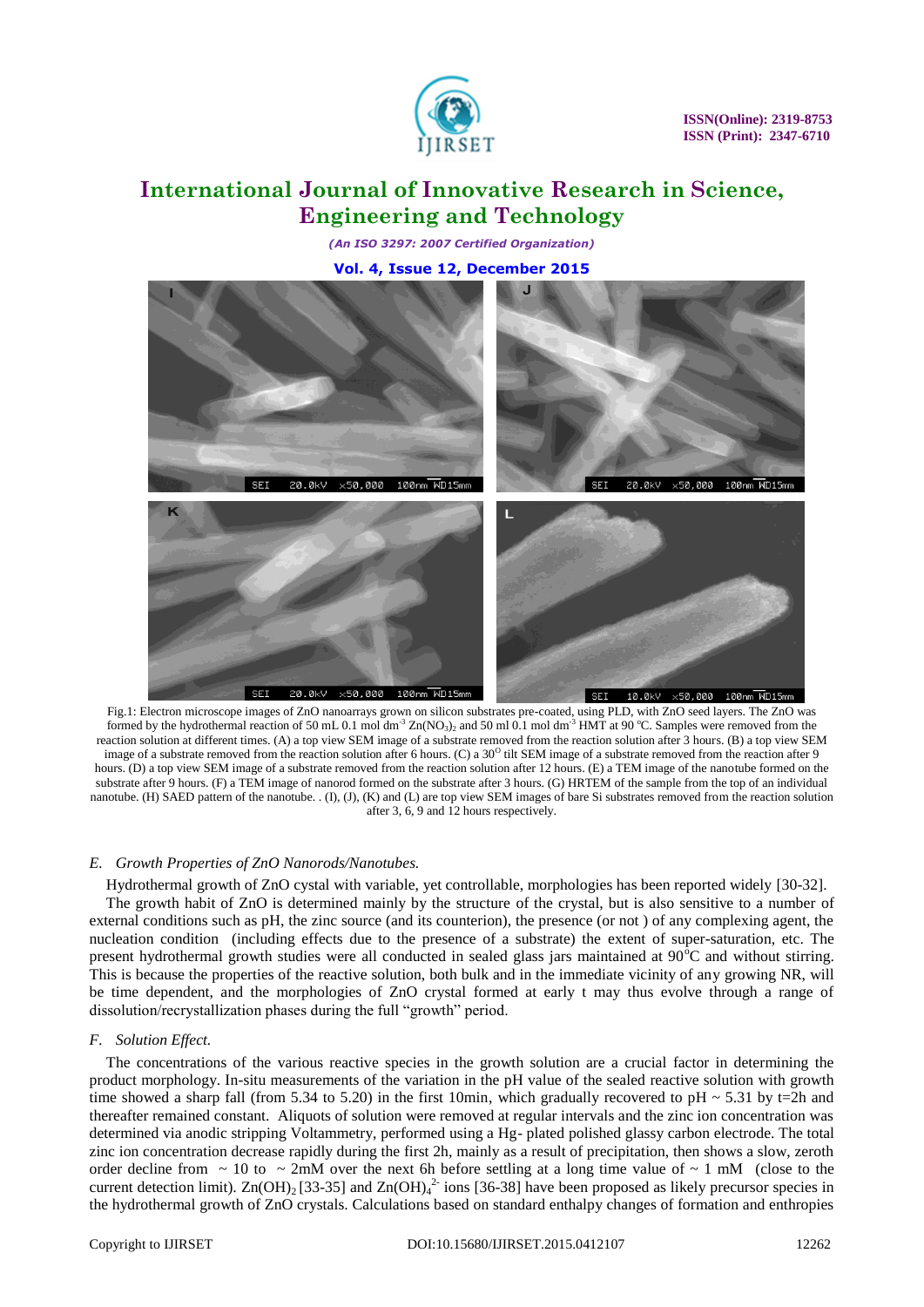

*(An ISO 3297: 2007 Certified Organization)*

### **Vol. 4, Issue 12, December 2015**

of zinc aqueous and ammine complexes and zinc oxyanions indicate that at the recorded pH and temperature of these experiments,  $\text{Zn}^{2+}$ (aq) will be the principal aqueous zinc species. The following reactions are important in the formation of ZnO NRs under such conditions:



Once all the hydroxide ions formed by the decomposition of HMT have reacted with the  $\text{Zn}^{2+}$  ions, the net reaction is

$$
C_6H_{12}N_4 + 8H_2O + 2Zn^{2+} \longrightarrow 6HCHO + 4NH_4^+ + 2ZnO
$$
-----(4)

and the PH of the solution remains constant as shown in figure 2 below:



Fig. 2: pH profile obtained after mixing 50 mL 0.02 mol dm<sup>-3</sup> zinc nitrate hexahydrate and 50 mL 0.02 mol dm<sup>-3</sup> hexamethylenetetramine at 90 °C over 3 hours

Several groups have investigated controlling the ZnO product morphorlogy by altering the composition of the reactive solution [39-41]. Zhang et al. [42] reported that the  $\text{Zn}^{2+} \text{OH}^-$  ratio affects the morphologies of ZnO fibres, with low  $\text{Zn}^{2+}/\text{OH}$  ratios favouring growth of fibers, with large aspect ratios. The pH of the reactive solution used in the present experiments is constant aftert = 2h, whereas, the  $\text{Zn}^{\bar{2}+}$  concentration continues to fall. To investigate the effect of  $\text{Zn}^{2+}/\text{OH}$  ratio on the resulting NRs, standard reactive solutions were mixed and left to age for 9h prior to the introduction of PLD ZnO-coated Si substrates. The resulting deposits was analyzed after growth for  $t = 9h$ . SEM images of the sample (top and 30° tilt views) are shown in Figures 4 a and b. Figures 4 c and d shows the TEM and EDX spectrums confirming that the sample grown on the substrates are actually ZnO NTs and not artifacts in solution. The NR diameters decrease and the length/diameter aspect ratios increases as growth proceeds, that is, as the solution ages and the Zn<sup>2+/</sup>OH<sup>-</sup> ratio decreases giving rise to the observed nanotubes. The "Clumping" of the longer, thinner NTS in figure 4a and b is attributed to surface tension effects during the sample drying. This "Clumping" effect on the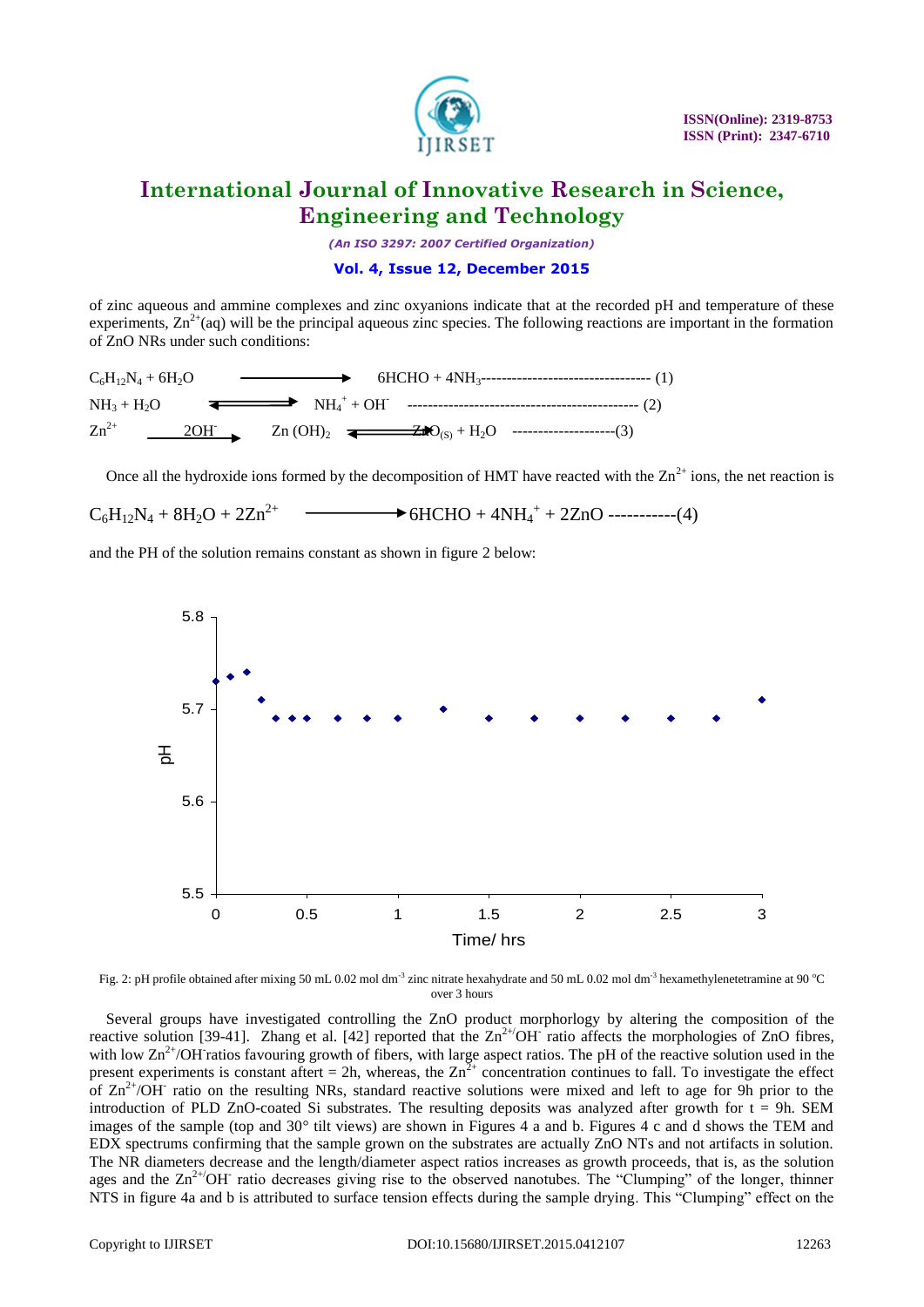

*(An ISO 3297: 2007 Certified Organization)*

### **Vol. 4, Issue 12, December 2015**

NTS was treated by employing the critical drying technique shown in figure 5 a and b. Figures 5 c and d shows the TEM and EDX spectrums confirming that the sample grown on the substrates are actually ZnO NTs and not artifacts in solution. Any eventual explanation for the two different classes of observed NR growth behavior should thus reflect some difference in the local solution (perhaps induced by the surface polarity. The role of HMT in the growth of ZnO nanostructures remains a matter of some debate. O' Brien and co-workers suggest that its primary role in the hydrothermal growth of ZnO is as a pH buffer [22]. Thus, HMT can act as a slow release source of OH-ions (through reactions 1 and 2), consistent with the observed stable long term pH of the reactive solution in the present experiments. HMT, HCHO and NH<sub>3</sub> could all also adsorb on ZnO, with crystal plane specific efficiencies. Selective adsorption of any or all of these species could thus influence growth rate along different axes and thus the morphologies of any resulting ZnO crystal. This suggest that different local conditions at, or on the fastest growing surface of the ZnO crystal may be responsible for the two different classes of NR observed in the early growth stages and the selective evolution of one of these types into NTS at longer growth times.



Fig. 4: Electron microscope images of ZnO nanotubes on silicon substrates pre-coated, using PLD, with ZnO seed layers. The ZnO nanotubes were formed by the hydrothermal reaction of 50 mL 0.002 mol dm<sup>-3</sup> Zn(NO<sub>3</sub>)<sub>2</sub> and 50 ml 0.002 mol dm<sup>-3</sup> HMT at 90°C for 9 hours. (a) shows the top view SEM and (b) 30° tilt SEM image of the sample grown on the substrate respectively. (c) a TEM image of the nanotube formed on the substrate. (D) EDX spectrum confirming the sample grown on the substrate is ZnO nanotube.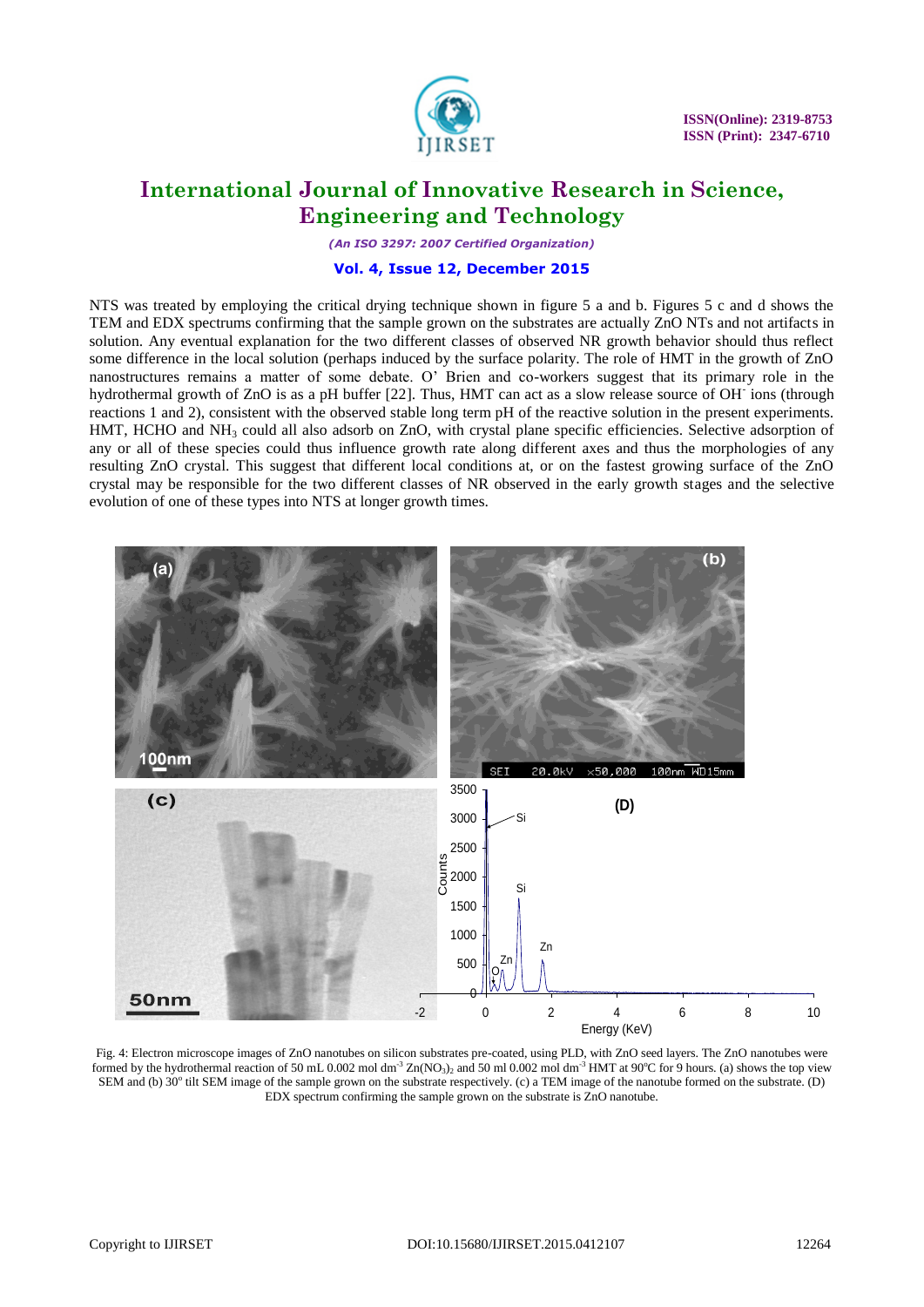

*(An ISO 3297: 2007 Certified Organization)* **Vol. 4, Issue 12, December 2015**



Figure 5: (a) and (b) top and tilt view SEM images and (c) TEM image of a sample grown for 9 hours that was post-treated by critical point drying. (D) shows the EDX spectrum of the sample. The reactive solution was prepared by mixing 50 cm<sup>3</sup> aliquots of 0.002 mol dm<sup>-3</sup>Zn(NO<sub>3</sub>)<sub>2</sub> and HMT.

### IV. **CONCLUSION**

ZnO NRs have been synthesized on PLD ZnO film templates by hydrothermal growth in an equimolar mixture of aqueous zinc nitrate and HMT maintained at  $90^{\circ}$ C, without stirring, NTs were observed sprouting from the top of some of the longer NRs after extended growth times (when the total zinc concentration in solution was much depleted). HRTEM and SAED analysis confirms that these NTs are single crystal ZnO and that their growth direction is (0001). Ways in which the hydrothermal growth of both NRs and NTs depend on properties of the substrate and of the reactive solution have been investigated further. These show the PLD ZnO film to be a key factor in the appearance of NTs. The film provides a template of (preferentially c- axis aligned) nanocrystallites, which present Zn or 0 atom, terminated Znpolar (0001) faces that serve to nucleate the subsequent hydrothermal growth of NRs. We propose that the electrostatic interactions induced by the former termination cause a local decrease (relative to the bulk) in the  $\text{Zn}^{2+}/\text{OH}^-$  (and ZnOH<sup>+</sup>/OH concentration ratios in the immediate vicinity of the growing surface, which reduces the degree of